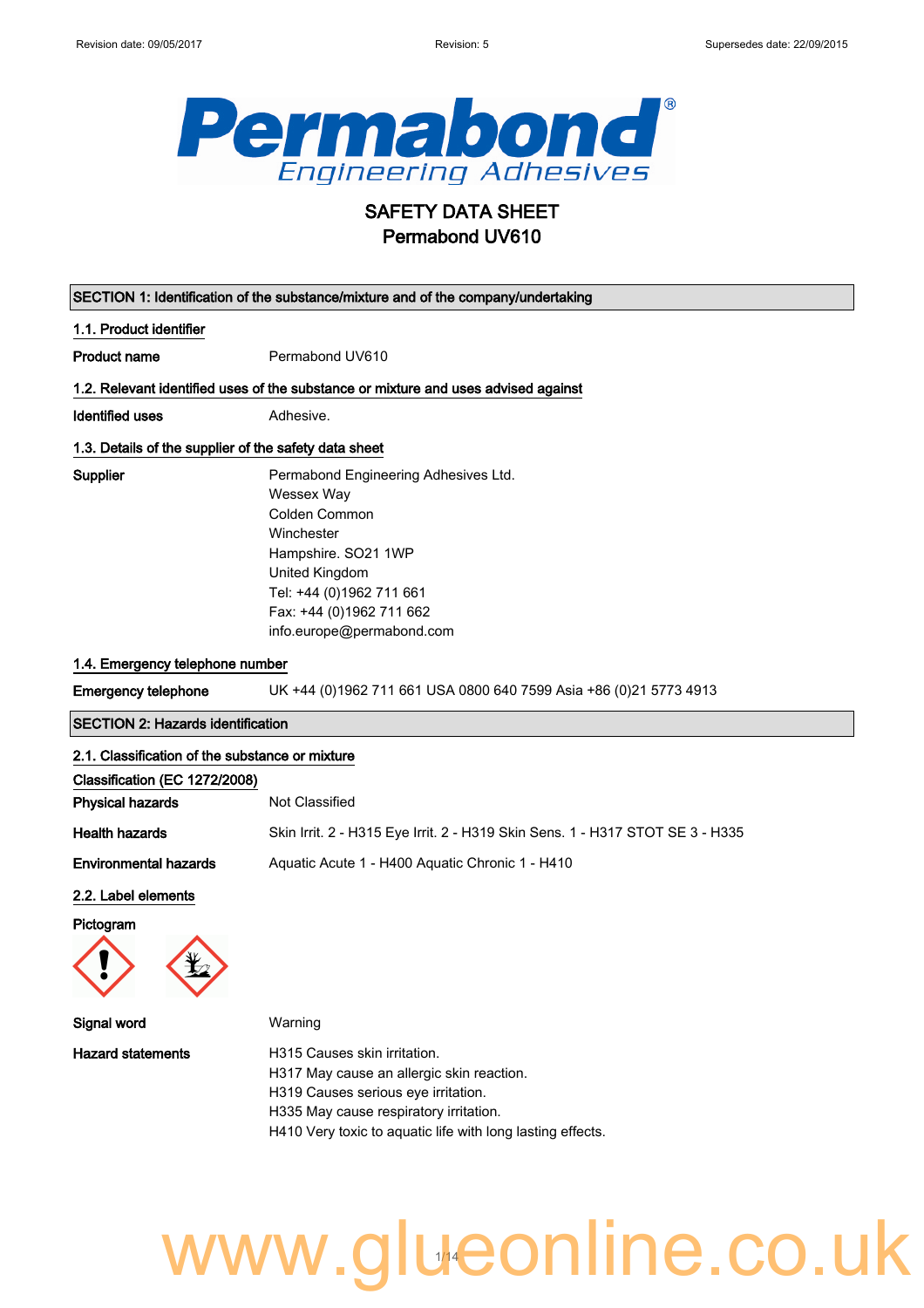| <b>Precautionary statements</b>           | P273 Avoid release to the environment.<br>P280 Wear protective gloves/ protective clothing/ eye protection/ face protection.<br>P302+P352a IF ON SKIN: Wash with plenty of soap and water<br>P305+P351+P338 IF IN EYES: Rinse cautiously with water for several minutes. Remove<br>contact lenses, if present and easy to do. Continue rinsing.<br>P308+P313 IF exposed or concerned: Get medical advice/attention.                                                                                                                                                                                                                                       |
|-------------------------------------------|-----------------------------------------------------------------------------------------------------------------------------------------------------------------------------------------------------------------------------------------------------------------------------------------------------------------------------------------------------------------------------------------------------------------------------------------------------------------------------------------------------------------------------------------------------------------------------------------------------------------------------------------------------------|
| Contains                                  | ISOBORNYL ACRYLATE, 2-HYDROXYETHYL METHACRYLATE, ACRYLIC ACID,<br>DIPHENYL(2,4,6-TRIMETHYLBENZOYL)PHOSPHINE OXIDE                                                                                                                                                                                                                                                                                                                                                                                                                                                                                                                                         |
| Supplementary precautionary<br>statements | P264 Wash contaminated skin thoroughly after handling.<br>P271 Use only outdoors or in a well-ventilated area.<br>P304+P340 IF INHALED: Remove person to fresh air and keep comfortable for breathing.<br>P333+P313 If skin irritation or rash occurs: Get medical advice/attention.<br>P337+P313 If eye irritation persists: Get medical advice/attention.<br>P362+P364 Take off contaminated clothing and wash it before reuse.<br>P391 Collect spillage.<br>P403+P233 Store in a well-ventilated place. Keep container tightly closed.<br>P501 Dispose of contents/container in accordance with existing Community, National and<br>local regulations. |

#### 2.3. Other hazards

None under normal conditions.

| <b>SECTION 3: Composition/information on ingredients</b> |                          |                                                      |
|----------------------------------------------------------|--------------------------|------------------------------------------------------|
| 3.2. Mixtures                                            |                          |                                                      |
| <b>ISOBORNYL ACRYLATE</b>                                |                          | 30-60%                                               |
| CAS number: 5888-33-5                                    | EC number: 227-561-6     | REACH registration number: 01-<br>2119957862-25-XXXX |
| M factor (Acute) = $1$                                   | M factor (Chronic) = $1$ |                                                      |
| Classification                                           |                          | Classification (67/548/EEC or 1999/45/EC)            |
| Skin Irrit. 2 - H315                                     |                          | Xi;R36/37/38. N;R51/53.                              |
| Eye Irrit. 2 - H319                                      |                          |                                                      |
| Skin Sens. 1 - H317                                      |                          |                                                      |
| <b>STOT SE 3 - H335</b>                                  |                          |                                                      |
| Aquatic Acute 1 - H400                                   |                          |                                                      |
| Aquatic Chronic 1 - H410                                 |                          |                                                      |
| 2-HYDROXYETHYL METHACRYLATE                              |                          | 10-30%                                               |
| CAS number: 868-77-9                                     | EC number: 212-782-2     | REACH registration number: 01-                       |
|                                                          |                          | 2119490169-29-XXXX                                   |
| Classification                                           |                          | Classification (67/548/EEC or 1999/45/EC)            |
| Skin Irrit. 2 - H315                                     | R43 Xi:R36/38            |                                                      |
| Eye Irrit. 2 - H319                                      |                          |                                                      |
| Skin Sens. 1 - H317                                      |                          |                                                      |
|                                                          |                          |                                                      |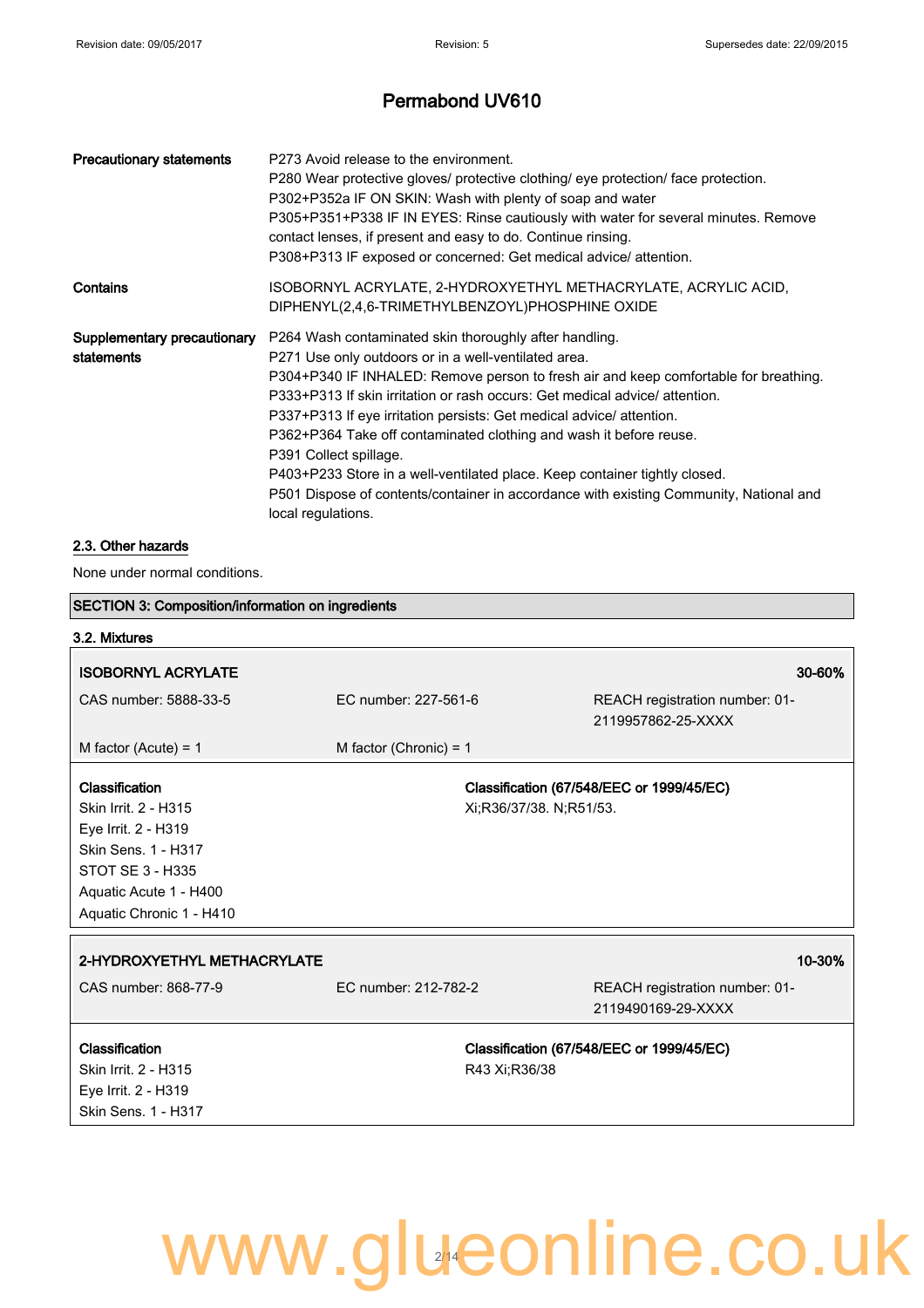| <b>ISODECYL METHACRYLATE</b><br>CAS number: 29964-84-9                                                                                                                                                       | EC number: 249-978-2 |                              |                                                      | $1 - 5%$ |
|--------------------------------------------------------------------------------------------------------------------------------------------------------------------------------------------------------------|----------------------|------------------------------|------------------------------------------------------|----------|
| M factor (Chronic) = $1$                                                                                                                                                                                     |                      |                              |                                                      |          |
| Classification<br>Aquatic Chronic 1 - H410                                                                                                                                                                   |                      | N;R50/53.                    | Classification (67/548/EEC or 1999/45/EC)            |          |
| <b>ACRYLIC ACID</b>                                                                                                                                                                                          |                      |                              |                                                      | $1 - 3%$ |
| CAS number: 79-10-7                                                                                                                                                                                          | EC number: 201-177-9 |                              | REACH registration number: 01-<br>2119452449-31-XXXX |          |
| M factor (Acute) = $1$                                                                                                                                                                                       |                      |                              |                                                      |          |
| Classification<br>Flam. Liq. 3 - H226<br>Acute Tox. 4 - H302<br>Acute Tox. 4 - H312<br>Acute Tox. 4 - H332<br>Skin Corr. 1A - H314<br>Eye Dam. 1 - H318<br><b>STOT SE 3 - H335</b><br>Aquatic Acute 1 - H400 |                      | R10 C;R35 Xn;R20/21/22 N;R50 | Classification (67/548/EEC or 1999/45/EC)            |          |
|                                                                                                                                                                                                              |                      |                              |                                                      |          |
| DIPHENYL(2,4,6-TRIMETHYLBENZOYL)PHOSPHINE<br><b>OXIDE</b>                                                                                                                                                    |                      |                              |                                                      | $1 - 3%$ |
| CAS number: 75980-60-8                                                                                                                                                                                       | EC number: 278-355-8 |                              | REACH registration number: 01-<br>2119972295-29-XXXX |          |
| Classification<br>Skin Sens. 1B - H317<br>Repr. 2 - H361f<br>Aquatic Chronic 2 - H411                                                                                                                        |                      | Repr. Cat. 3;R62. N;R51/53.  | Classification (67/548/EEC or 1999/45/EC)            |          |
| ETHYLENE DIMETHACRYLATE                                                                                                                                                                                      |                      |                              |                                                      | 1%       |
| CAS number: 97-90-5                                                                                                                                                                                          | EC number: 202-617-2 |                              | REACH registration number: 01-<br>2119965172-38-XXXX |          |
| Classification<br>Skin Sens. 1 - H317<br>STOT SE 3 - H335                                                                                                                                                    |                      | R43 Xi;R37                   | Classification (67/548/EEC or 1999/45/EC)            |          |
| The Full Text for all R-Phrases and Hazard Statements are Displayed in Section 16.                                                                                                                           |                      |                              |                                                      |          |
| <b>SECTION 4: First aid measures</b>                                                                                                                                                                         |                      |                              |                                                      |          |

Inhalation Move the exposed person to fresh air. Get medical attention if any discomfort continues.

Ingestion **Rinse mouth thoroughly with water. Give plenty of water to drink. Do not induce vomiting. Get** medical attention if any discomfort continues.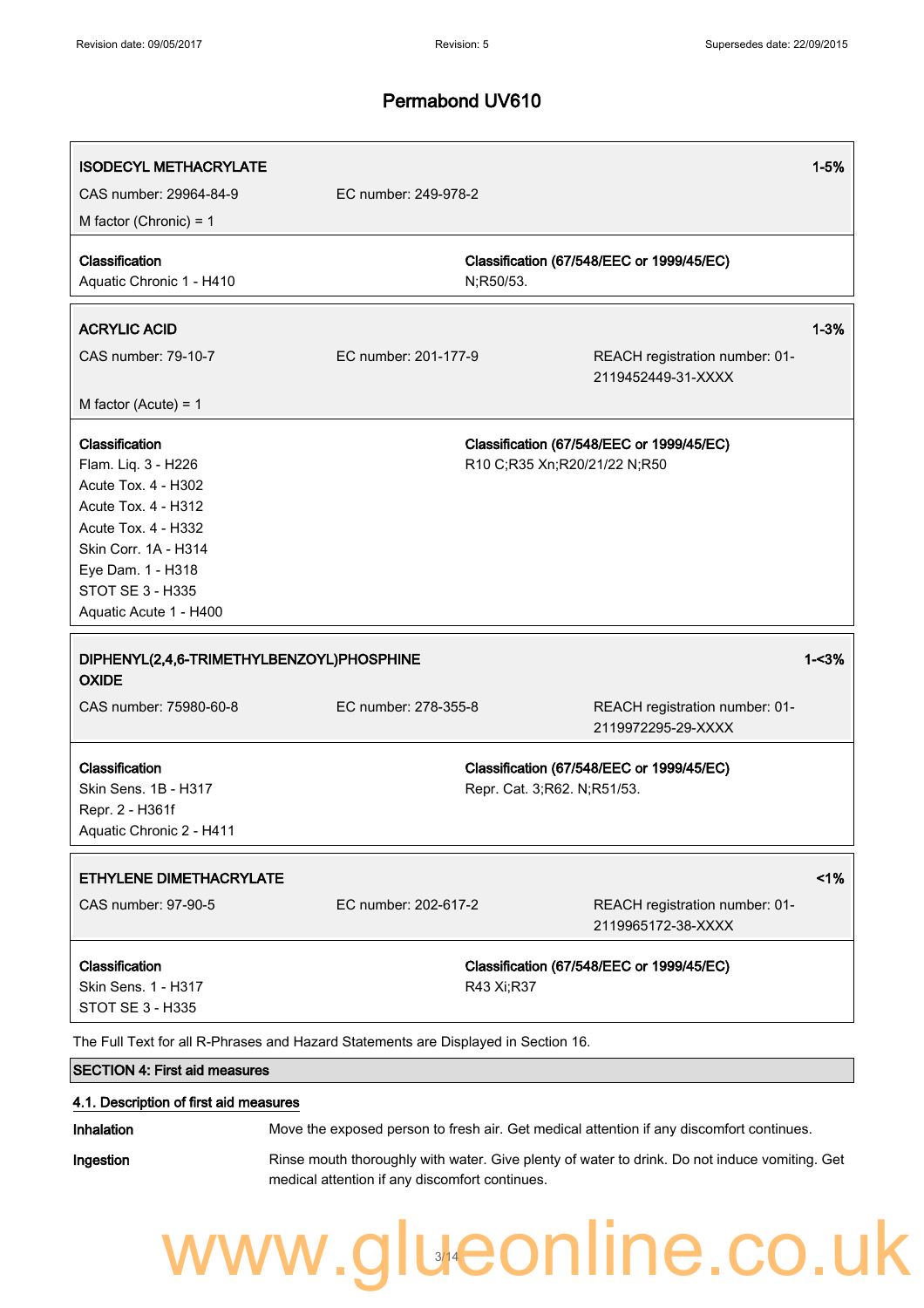| Skin contact                                               | Remove contaminated clothing. Wash skin thoroughly with soap and water. If symptoms<br>develop, obtain medical attention                                                                        |
|------------------------------------------------------------|-------------------------------------------------------------------------------------------------------------------------------------------------------------------------------------------------|
| Eye contact                                                | Remove any contact lenses and open eyelids wide apart. Rinse immediately with plenty of<br>water for 15 minutes holding the eyelids open. Get medical attention if any discomfort<br>continues. |
|                                                            | 4.2. Most important symptoms and effects, both acute and delayed                                                                                                                                |
| Inhalation                                                 | May cause respiratory system irritation.                                                                                                                                                        |
| Skin contact                                               | Skin irritation. Mild dermatitis, allergic skin rash.                                                                                                                                           |
| Eye contact                                                | Irritating and may cause redness and pain.                                                                                                                                                      |
|                                                            | 4.3. Indication of any immediate medical attention and special treatment needed                                                                                                                 |
| Notes for the doctor                                       | No specific recommendations. Treat symptomatically.                                                                                                                                             |
| <b>SECTION 5: Firefighting measures</b>                    |                                                                                                                                                                                                 |
| 5.1. Extinguishing media                                   |                                                                                                                                                                                                 |
| Suitable extinguishing media                               | Extinguish with foam, carbon dioxide, dry powder or water fog.                                                                                                                                  |
| Unsuitable extinguishing<br>media                          | Do not use water jet as an extinguisher, as this will spread the fire.                                                                                                                          |
| 5.2. Special hazards arising from the substance or mixture |                                                                                                                                                                                                 |
| <b>Hazardous combustion</b><br>products                    | Burning produces irritating, toxic and obnoxious fumes. Carbon monoxide, carbon dioxide,<br>and unknown hydrocarbons.                                                                           |
| 5.3. Advice for firefighters                               |                                                                                                                                                                                                 |
| Special protective equipment<br>for firefighters           | Wear positive-pressure self-contained breathing apparatus (SCBA) and appropriate protective<br>clothing.                                                                                        |
| <b>SECTION 6: Accidental release measures</b>              |                                                                                                                                                                                                 |
|                                                            | 6.1. Personal precautions, protective equipment and emergency procedures                                                                                                                        |
| <b>Personal precautions</b>                                | Wear protective clothing as described in Section 8 of this safety data sheet.                                                                                                                   |
| 6.2. Environmental precautions                             |                                                                                                                                                                                                 |
| <b>Environmental precautions</b>                           | Do not discharge into drains or watercourses or onto the ground.                                                                                                                                |
| 6.3. Methods and material for containment and cleaning up  |                                                                                                                                                                                                 |
| Methods for cleaning up                                    | Absorb spillage with sand or other inert absorbent. Transfer to suitable, labelled containers for<br>disposal.                                                                                  |
| 6.4. Reference to other sections                           |                                                                                                                                                                                                 |
| Reference to other sections                                | For personal protection, see Section 8. For waste disposal, see section 13.                                                                                                                     |
| <b>SECTION 7: Handling and storage</b>                     |                                                                                                                                                                                                 |
| 7.1. Precautions for safe handling                         |                                                                                                                                                                                                 |
| <b>Usage precautions</b>                                   | Use in a well ventilated area. Avoid contact with skin and eyes. Do not eat, drink or smoke<br>when using this product.                                                                         |
|                                                            | 7.2. Conditions for safe storage, including any incompatibilities                                                                                                                               |
| <b>Storage precautions</b>                                 | Store in closed original container at temperatures between 5°C and 25°C. Protect against<br>direct sunlight. Never return unused material to storage receptacle.                                |
|                                                            | ww.glueonline.co.uk                                                                                                                                                                             |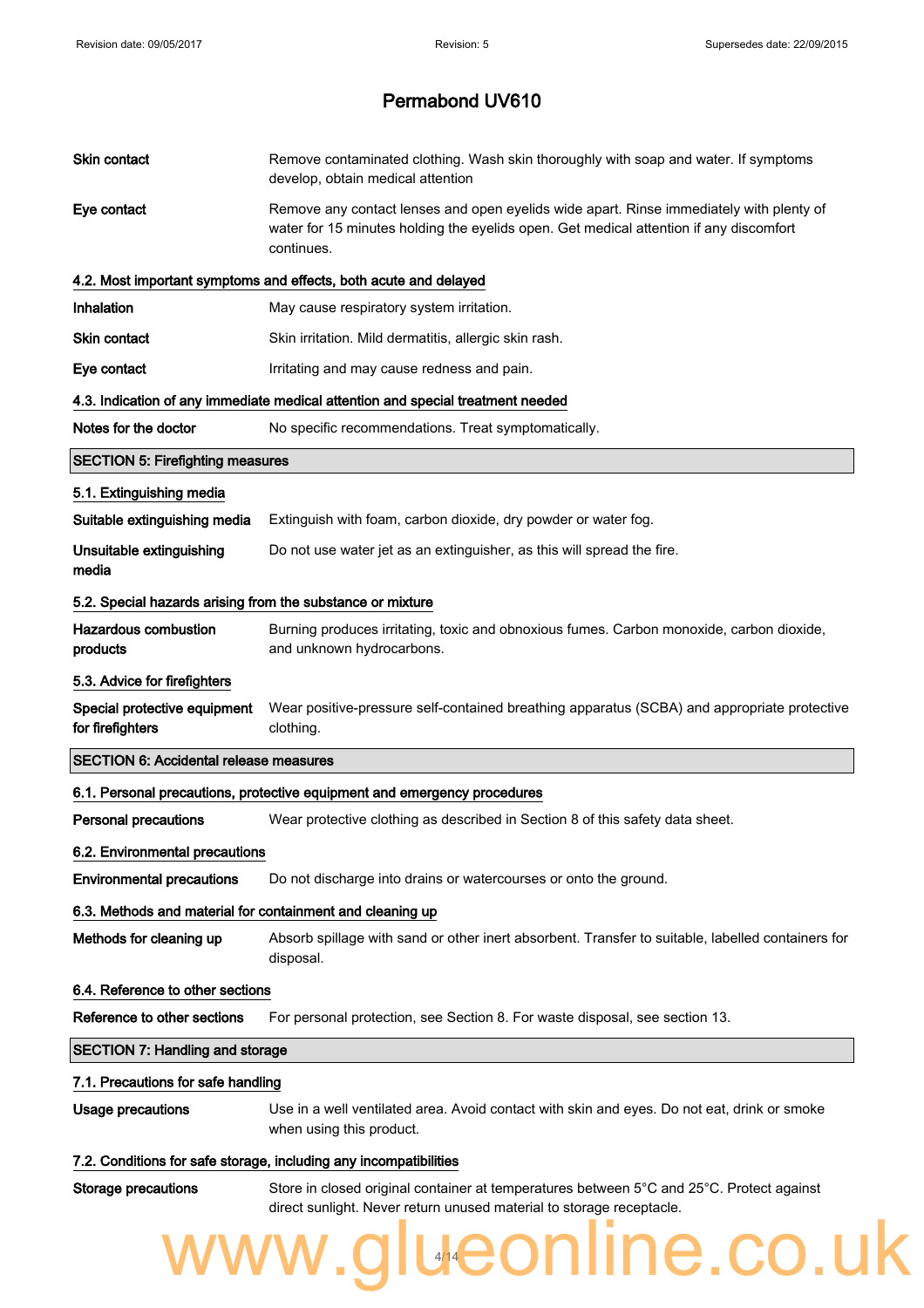#### 7.3. Specific end use(s)

Specific end use(s) **Adhesive.** 

#### SECTION 8: Exposure Controls/personal protection

#### 8.1. Control parameters

#### 8.2. Exposure controls

Protective equipment





| Appropriate engineering<br>controls | Provide adequate ventilation. Avoid inhalation of vapours. Observe any occupational<br>exposure limits for the product or ingredients.                                                                                                                                                                                        |
|-------------------------------------|-------------------------------------------------------------------------------------------------------------------------------------------------------------------------------------------------------------------------------------------------------------------------------------------------------------------------------|
| Eye/face protection                 | The following protection should be worn: Chemical splash goggles or face shield. Personal<br>eye protection should conform to EN 166                                                                                                                                                                                          |
| Hand protection                     | Nitrile rubber or Viton™ gloves are recommended. Cotton or other absorbent gloves should<br>not be worn. Gloves should conform to EN 374. The most suitable glove should be chosen in<br>consultation with the glove supplier/manufacturer, who can provide information about the<br>breakthrough time of the glove material. |
| Other skin and body<br>protection   | Employee must wear appropriate protective clothing and equipment to prevent any possibility<br>of skin contact with this substance.                                                                                                                                                                                           |
| Hygiene measures                    | Wash at the end of each work shift and before eating, smoking and using the toilet. Promptly<br>remove any clothing that becomes contaminated. When using do not eat, drink or smoke. Use<br>of good industrial hygiene practices is required.                                                                                |
| <b>Respiratory protection</b>       | Ensure adequate ventilation of the working area. Respiratory protection may be required if<br>excessive airborne contamination occurs. Respiratory protection complying with an approved<br>standard should be worn if a risk assessment indicates inhalation of contaminants is possible.<br>Organic vapour filter. Type A.  |

#### SECTION 9: Physical and Chemical Properties

#### 9.1. Information on basic physical and chemical properties

| Appearance                                      | Liquid.                            |
|-------------------------------------------------|------------------------------------|
| Colour                                          | Translucent.                       |
| Odour                                           | Acrylic                            |
| Odour threshold                                 | Not available.                     |
| рH                                              | Not relevant.                      |
| <b>Melting point</b>                            | Not available.                     |
| Initial boiling point and range                 | Not applicable.                    |
| Flash point                                     | $>100^{\circ}$ C                   |
| <b>Evaporation rate</b>                         | Not available.                     |
| Upper/lower flammability or<br>explosive limits | Not available.                     |
| Vapour pressure                                 | Not available.                     |
| Vapour density                                  | Not available.<br>alueonline.co.uk |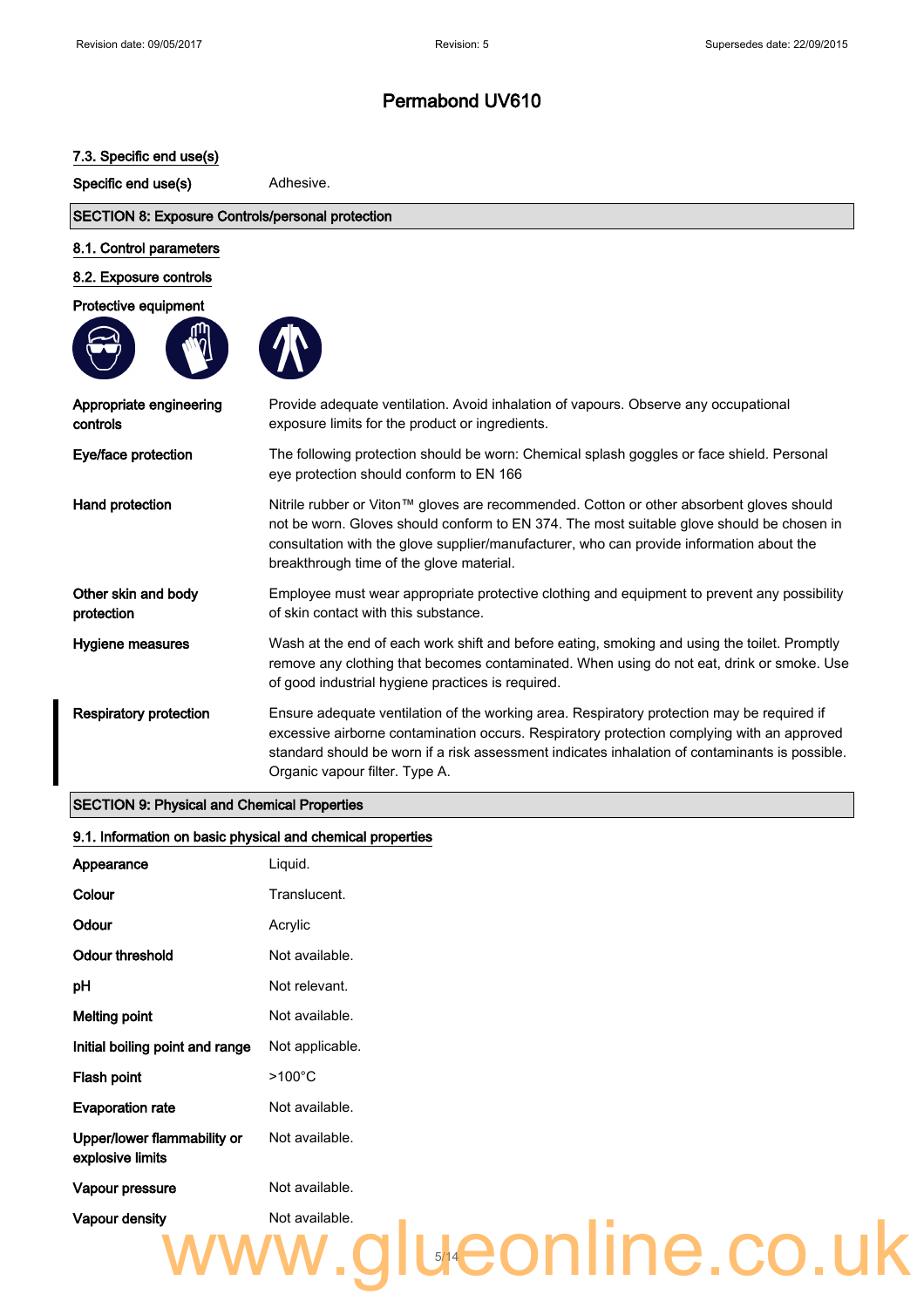| <b>Relative density</b>                      | 1.0                                                                                                                                             |
|----------------------------------------------|-------------------------------------------------------------------------------------------------------------------------------------------------|
| Solubility(ies)                              | Slightly soluble in water. Soluble in the following materials: Organic solvents.                                                                |
| Auto-ignition temperature                    | Not available.                                                                                                                                  |
| <b>Viscosity</b>                             | ≈950 mPa s @ 23°C                                                                                                                               |
| <b>Oxidising properties</b>                  | Not available.                                                                                                                                  |
| 9.2. Other information                       |                                                                                                                                                 |
| Other information                            | Not relevant.                                                                                                                                   |
| <b>SECTION 10: Stability and reactivity</b>  |                                                                                                                                                 |
| 10.1. Reactivity                             |                                                                                                                                                 |
| Reactivity                                   | The following materials may react with the product: Strong oxidising agents.                                                                    |
| 10.2. Chemical stability                     |                                                                                                                                                 |
| <b>Stability</b>                             | Stable at normal ambient temperatures.                                                                                                          |
| 10.3. Possibility of hazardous reactions     |                                                                                                                                                 |
| Possibility of hazardous<br>reactions        | There are no known reactivity hazards associated with this product.                                                                             |
| 10.4. Conditions to avoid                    |                                                                                                                                                 |
| <b>Conditions to avoid</b>                   | Protect against direct sunlight.                                                                                                                |
| 10.5. Incompatible materials                 |                                                                                                                                                 |
| <b>Materials to avoid</b>                    | Strong reducing agents. Strong oxidising agents.                                                                                                |
| 10.6. Hazardous decomposition products       |                                                                                                                                                 |
| Hazardous decomposition<br>products          | Thermal decomposition could produce carbon monoxide, carbon dioxide, and unidentified<br>organic compounds.                                     |
| <b>SECTION 11: Toxicological information</b> |                                                                                                                                                 |
| 11.1. Information on toxicological effects   |                                                                                                                                                 |
| <b>Toxicological effects</b>                 | The toxicological properties of this product have not been fully evaluated. Avoid direct contact<br>with skin or eyes. Do not ingest or inhale. |
| Skin sensitisation                           |                                                                                                                                                 |
| <b>Skin sensitisation</b>                    | May cause sensitisation by skin contact.                                                                                                        |
| <b>Aspiration hazard</b>                     |                                                                                                                                                 |
| <b>Aspiration hazard</b>                     | None under normal conditions.                                                                                                                   |
| Inhalation                                   | May cause respiratory system irritation.                                                                                                        |
| Skin contact                                 | Irritating to skin.                                                                                                                             |
| Eye contact                                  | Irritating to eyes.                                                                                                                             |
| Toxicological information on ingredients.    |                                                                                                                                                 |

ISOBORNYL ACRYLATE

## Acute toxicity - oral www.glueonline.co.uk 14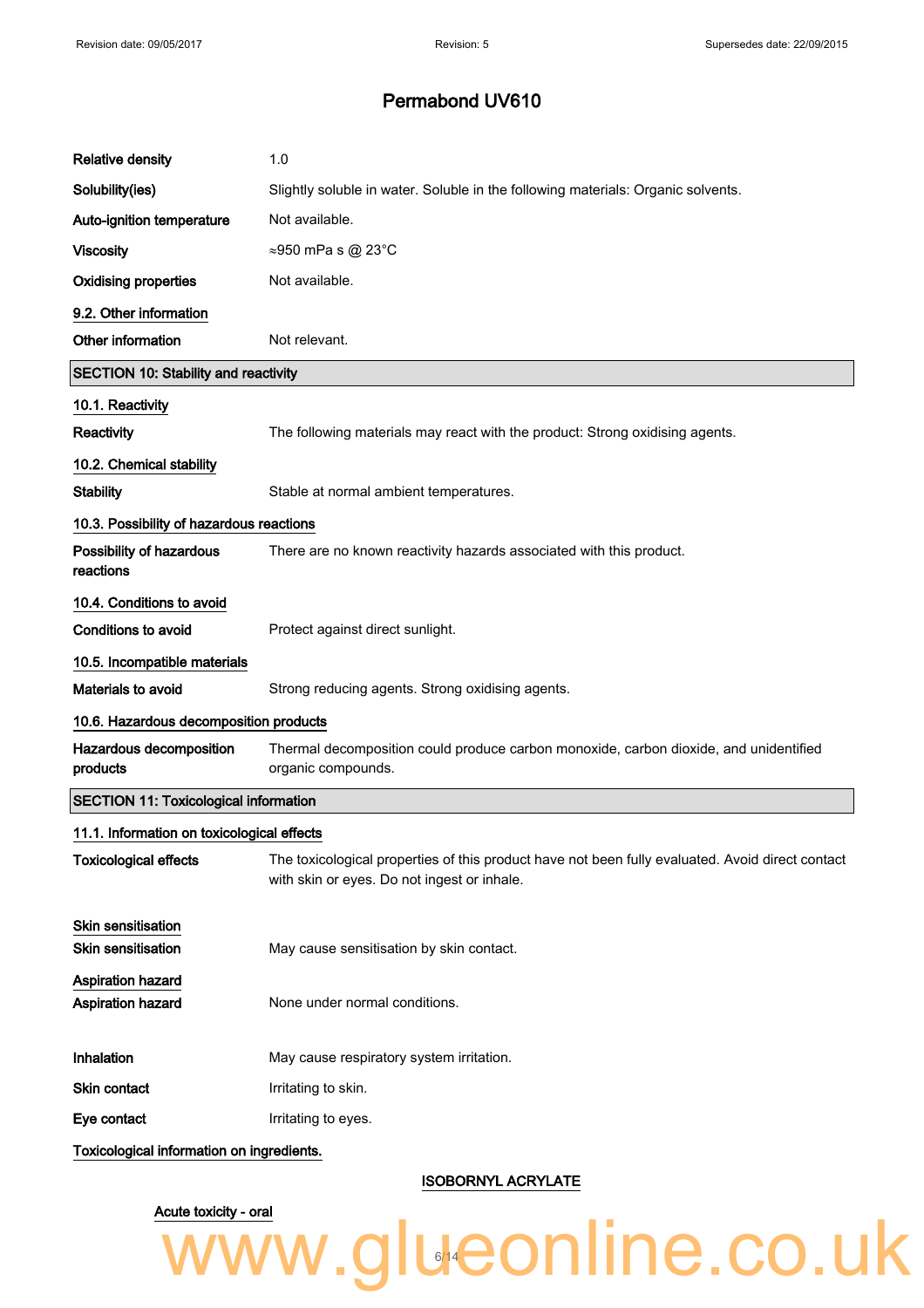| Acute toxicity oral (LD <sub>50</sub><br>mg/kg)           | 5,000.0                      |
|-----------------------------------------------------------|------------------------------|
| <b>Species</b>                                            | Rat                          |
| ATE oral (mg/kg)                                          | 5,000.0                      |
| Acute toxicity - dermal                                   |                              |
| Acute toxicity dermal (LD <sub>50</sub> 3,000.0<br>mg/kg) |                              |
| <b>Species</b>                                            | Rabbit                       |
| ATE dermal (mg/kg)                                        | 3,000.0                      |
|                                                           | 2-HYDROXYETHYL METHACRYLATE  |
| Acute toxicity - oral                                     |                              |
| Acute toxicity oral (LD <sub>50</sub><br>mg/kg)           | 5,000.0                      |
| <b>Species</b>                                            | Rat                          |
| ATE oral (mg/kg)                                          | 5,000.0                      |
| Acute toxicity - dermal                                   |                              |
| Acute toxicity dermal (LD <sub>50</sub> 3,000.0<br>mg/kg) |                              |
| <b>Species</b>                                            | Rabbit                       |
| ATE dermal (mg/kg)                                        | 3,000.0                      |
|                                                           | <b>ISODECYL METHACRYLATE</b> |
| Acute toxicity - oral                                     |                              |
| Acute toxicity oral (LD <sub>50</sub><br>mg/kg)           | 5,000.0                      |
| <b>Species</b>                                            | Rat                          |
| ATE oral (mg/kg)                                          | 5,000.0                      |
| Acute toxicity - dermal                                   |                              |
| Acute toxicity dermal (LD <sub>50</sub> 3,000.0<br>mg/kg) |                              |
| <b>Species</b>                                            | Rabbit                       |
| ATE dermal (mg/kg)                                        | 3,000.0                      |
|                                                           | <b>ACRYLIC ACID</b>          |
| Acute toxicity - oral                                     |                              |
| Acute toxicity oral (LD <sub>50</sub><br>mg/kg)           | 1,405.0                      |
| <b>Species</b>                                            | Rat                          |
| ATE oral (mg/kg)                                          | 500.0                        |
|                                                           | www.glueonline.co.uk         |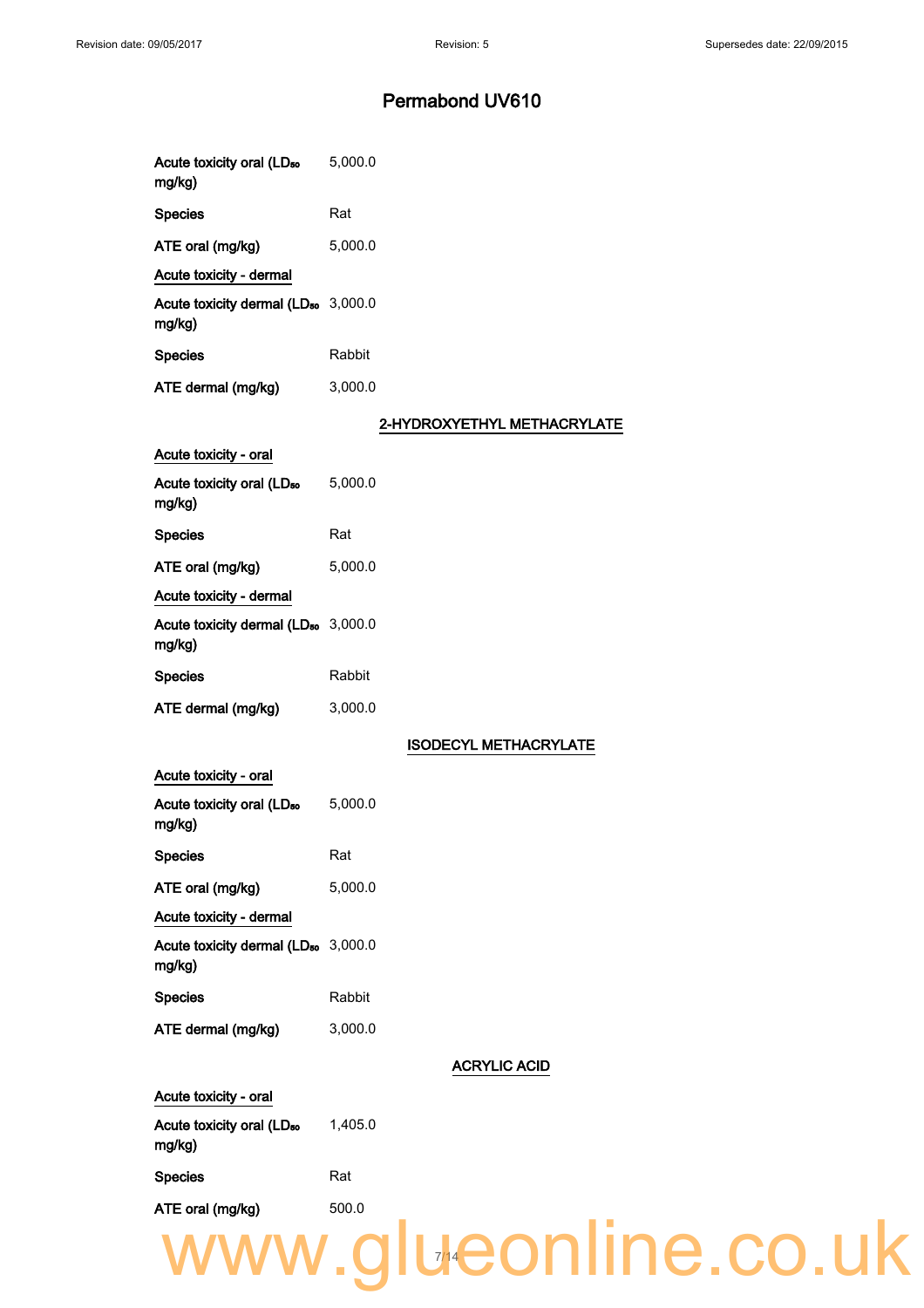| Acute toxicity - dermal                                        |                                                                    |
|----------------------------------------------------------------|--------------------------------------------------------------------|
| Acute toxicity dermal (LD <sub>50</sub> 2,000.0<br>mg/kg)      |                                                                    |
| <b>Species</b>                                                 | Rabbit                                                             |
| ATE dermal (mg/kg)                                             | 1,100.0                                                            |
| Acute toxicity - inhalation                                    |                                                                    |
| Acute toxicity inhalation<br>(LC <sub>50</sub> dust/mist mg/l) | 3.6                                                                |
| <b>Species</b>                                                 | Rat                                                                |
| <b>ATE</b> inhalation<br>(dusts/mists mg/l)                    | 3.6                                                                |
| Carcinogenicity                                                |                                                                    |
| <b>IARC</b> carcinogenicity                                    | IARC Group 3 Not classifiable as to its carcinogenicity to humans. |
| Reproductive toxicity                                          |                                                                    |
| Reproductive toxicity -<br>fertility                           | - NOAEL 460 mg/l, Oral, Rat P, F1                                  |
| Reproductive toxicity -<br>development                         | Fetotoxicity: - NOAEC: >= 0.673 mg/l, Inhalation, Rabbit           |
|                                                                | DIPHENYL(2,4,6-TRIMETHYLBENZOYL)PHOSPHINE OXIDE                    |
| Acute toxicity - oral                                          |                                                                    |
| Acute toxicity oral (LD <sub>50</sub><br>mg/kg)                | 5,000.0                                                            |
| <b>Species</b>                                                 | Rat                                                                |
| ATE oral (mg/kg)                                               | 5,000.0                                                            |
| Acute toxicity - dermal                                        |                                                                    |
| Acute toxicity dermal (LD <sub>50</sub> 2,000.1<br>mg/kg)      |                                                                    |
| <b>Species</b>                                                 | Rat                                                                |
| ATE dermal (mg/kg)                                             | 2,000.1                                                            |
|                                                                | ETHYLENE DIMETHACRYLATE                                            |
| Acute toxicity - oral                                          |                                                                    |
| Acute toxicity oral (LD <sub>50</sub><br>mg/kg)                | 8,300.0                                                            |
| <b>Species</b>                                                 | Rat                                                                |
| ATE oral (mg/kg)                                               | 8,300.0                                                            |
| Acute toxicity - dermal                                        |                                                                    |
| Acute toxicity dermal (LD <sub>50</sub> 2,000.1<br>mg/kg)      |                                                                    |
|                                                                | www.glueonline.co.uk                                               |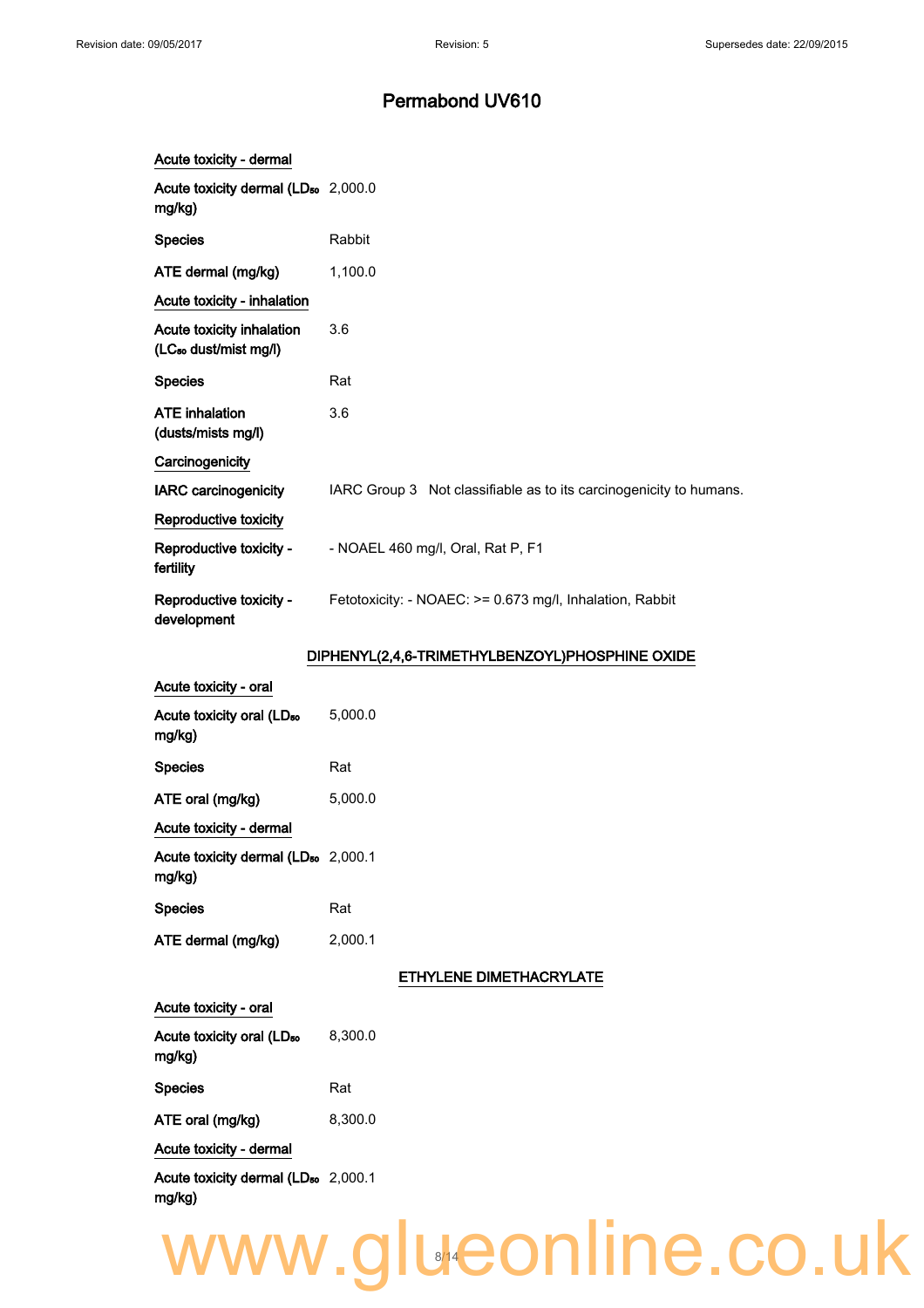| <b>Species</b>                            | Rat             |
|-------------------------------------------|-----------------|
| ATE dermal (mg/kg)                        | 2,000.1         |
| Skin corrosion/irritation                 |                 |
| Animal data                               | Not irritating. |
| Serious eye damage/irritation             |                 |
| Serious eye<br>damage/irritation          | Not irritating. |
| <b>Skin sensitisation</b>                 |                 |
| Skin sensitisation                        | Sensitising.    |
| <b>SECTION 12: Ecological Information</b> |                 |

Ecotoxicity **Ecotoxicity** Very toxic to aquatic life with long lasting effects.

#### 12.1. Toxicity

Toxicity No data available.

#### Ecological information on ingredients.

#### ISOBORNYL ACRYLATE

#### ISODECYL METHACRYLATE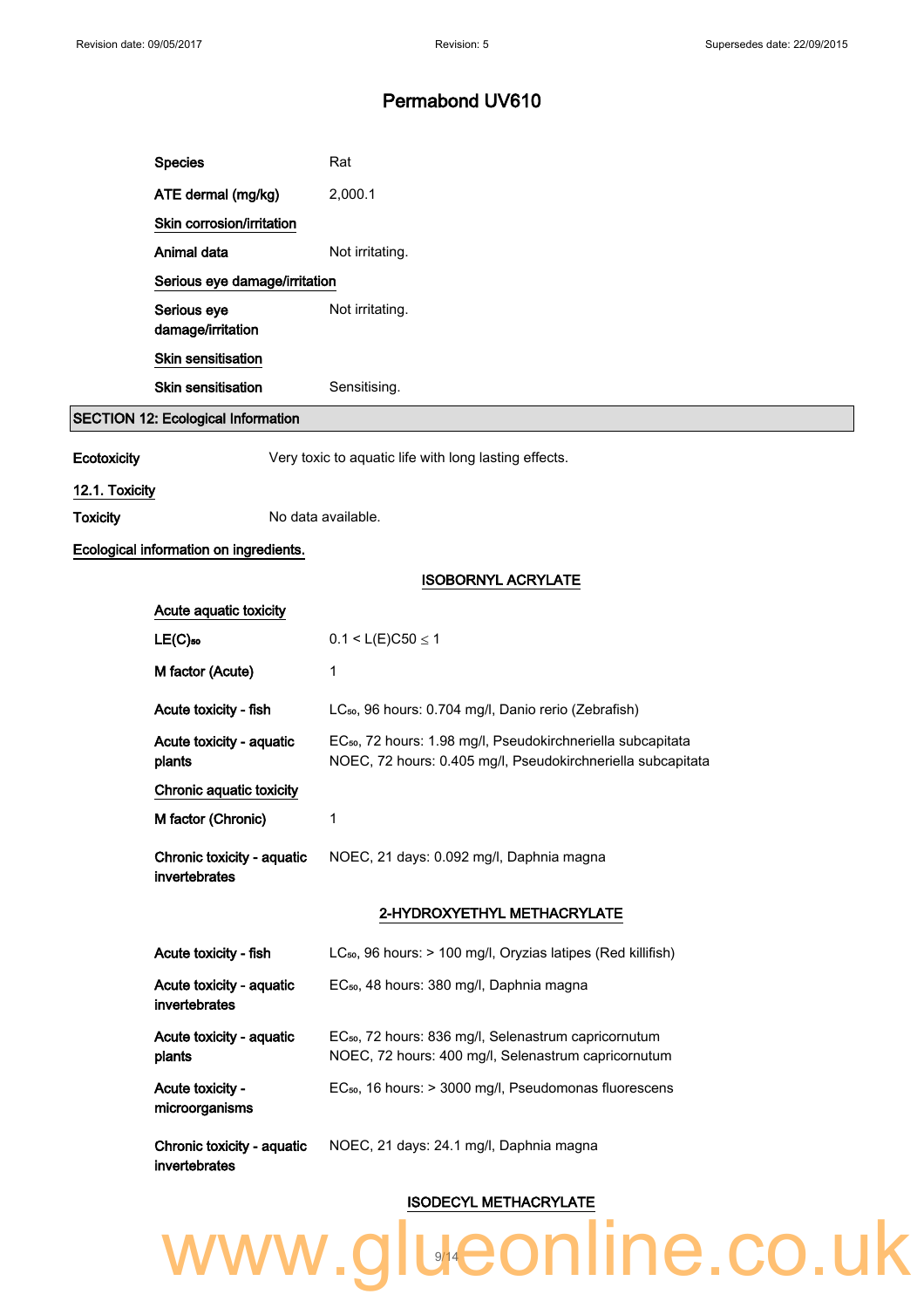| Acute toxicity - fish                       | LC <sub>50</sub> , 48 hours: 470 mg/l, Leuciscus idus (Golden orfe)                                                                        |
|---------------------------------------------|--------------------------------------------------------------------------------------------------------------------------------------------|
| Acute toxicity - aquatic<br>plants          | LOEC, 72 hours: 16.9 µg/L, Desmodesmus subspicatus                                                                                         |
| Chronic aquatic toxicity                    |                                                                                                                                            |
| M factor (Chronic)                          | 1                                                                                                                                          |
| Chronic toxicity - aquatic<br>invertebrates | EC <sub>50</sub> , 21 days: > 118 µg/L, Daphnia magna                                                                                      |
|                                             | <b>ACRYLIC ACID</b>                                                                                                                        |
| Acute aquatic toxicity                      |                                                                                                                                            |
| $LE(C)$ 50                                  | $0.1 < L(E)C50 \le 1$                                                                                                                      |
| M factor (Acute)                            | 1                                                                                                                                          |
| Acute toxicity - fish                       | LC <sub>50</sub> , 96 hours: 222 mg/l, Brachydanio rerio (Zebra Fish)                                                                      |
| Acute toxicity - aquatic<br>invertebrates   | LC <sub>50</sub> , 24 hours: 270 mg/l, Daphnia magna<br>EC <sub>50</sub> , 48 hours: 95 mg/l, Daphnia magna                                |
| Acute toxicity - aquatic<br>plants          | EC <sub>50</sub> , 72 hours: 0.04 mg/l, Desmodesmus subspicatus<br>EC <sub>50</sub> , 96 hours: 0.17 mg/l, Pseudokirchneriella subcapitata |
| Acute toxicity -<br>microorganisms          | EC <sub>20</sub> , 30 minutes: 900 mg/l, Activated sludge                                                                                  |
| Chronic toxicity - aquatic<br>invertebrates | NOEC, 21 days: 19 mg/l, Daphnia magna                                                                                                      |
|                                             | DIPHENYL(2,4,6-TRIMETHYLBENZOYL)PHOSPHINE OXIDE                                                                                            |
| Acute toxicity - fish                       | LC <sub>50</sub> , 48 hours: 6.53 mg/l, Oryzias latipes (Red killifish)                                                                    |
| Acute toxicity - aquatic<br>invertebrates   | EC <sub>50</sub> , 48 hours: 3.53 mg/l, Daphnia magna                                                                                      |
| Acute toxicity - aquatic<br>plants          | EC <sub>50</sub> , 72 hours: > 2.01 mg/l, Pseudokirchneriella subcapitata                                                                  |
| Acute toxicity -<br>microorganisms          | EC <sub>50</sub> , 180 minutes: > 1000 mg/l, Activated sludge                                                                              |
|                                             | ETHYLENE DIMETHACRYLATE                                                                                                                    |
| Acute toxicity - aquatic<br>invertebrates   | EC <sub>50</sub> , 48 hours: 44.9 mg/l, Daphnia magna                                                                                      |
| Acute toxicity - aquatic<br>plants          | NOEC, 96 hours: 0.804 mg/l, Pseudokirchneriella subcapitata                                                                                |
| Acute toxicity -<br>microorganisms          | EC <sub>50</sub> , 180 minutes: 570 mg/l, Activated sludge                                                                                 |
| Chronic toxicity - aquatic<br>invertebrates | EC <sub>50</sub> , 21 days: >5.05 mg/l, Daphnia magna                                                                                      |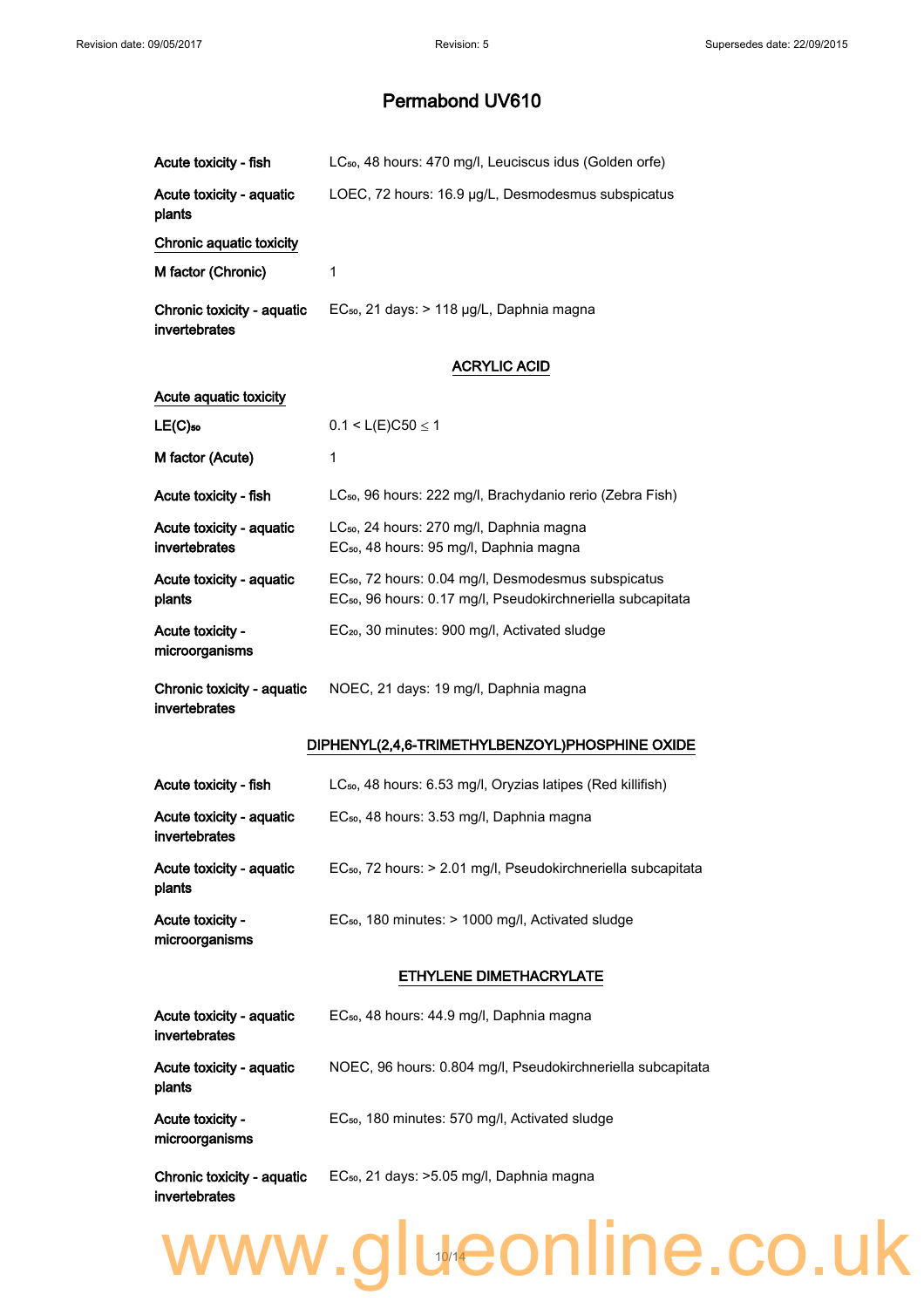|                        | 12.2. Persistence and degradability              |                                                                       |
|------------------------|--------------------------------------------------|-----------------------------------------------------------------------|
|                        | Persistence and degradability No data available. |                                                                       |
|                        | Ecological information on ingredients.           |                                                                       |
|                        |                                                  | <b>ISOBORNYL ACRYLATE</b>                                             |
|                        | Biodegradation                                   | Water - Degradation 57%: 28 days                                      |
|                        |                                                  | 2-HYDROXYETHYL METHACRYLATE                                           |
|                        | Biodegradation                                   | Water - Degradation 84%: 28 days                                      |
|                        |                                                  | <b>ISODECYL METHACRYLATE</b>                                          |
|                        | Biodegradation                                   | Water - Degradation 62%: 28 days                                      |
|                        |                                                  | <b>ACRYLIC ACID</b>                                                   |
|                        | Biodegradation                                   | Water - Degradation 81%: 28 days                                      |
|                        |                                                  | DIPHENYL(2,4,6-TRIMETHYLBENZOYL)PHOSPHINE OXIDE                       |
|                        | Biodegradation                                   | Water - Degradation < 20%: 28 days                                    |
|                        | 12.3. Bioaccumulative potential                  |                                                                       |
|                        | <b>Bioaccumulative potential</b>                 | No data available on bioaccumulation.                                 |
|                        | Ecological information on ingredients.           |                                                                       |
|                        |                                                  | 2-HYDROXYETHYL METHACRYLATE                                           |
|                        | Bioaccumulative potential BCF: 1.34 - 1.54,      |                                                                       |
|                        |                                                  | <b>ACRYLIC ACID</b>                                                   |
|                        | <b>Partition coefficient</b>                     | log Kow: 0.46                                                         |
|                        |                                                  | DIPHENYL(2,4,6-TRIMETHYLBENZOYL)PHOSPHINE OXIDE                       |
|                        |                                                  | Bioaccumulative potential BCF: 23 - 55, Cyprinus carpio (Common carp) |
| 12.4. Mobility in soil |                                                  |                                                                       |
| <b>Mobility</b>        |                                                  | No data available. The product has poor water-solubility.             |
|                        | Ecological information on ingredients.           |                                                                       |
|                        |                                                  | 2-HYDROXYETHYL METHACRYLATE                                           |
|                        | Adsorption/desorption<br>coefficient             | Water - Koc: 42.7 @ 20°C                                              |
|                        |                                                  | <b>ACRYLIC ACID</b>                                                   |
|                        | Surface tension                                  | 69.6 mN/m @ 20°C                                                      |
|                        | 12.5. Results of PBT and vPvB assessment         |                                                                       |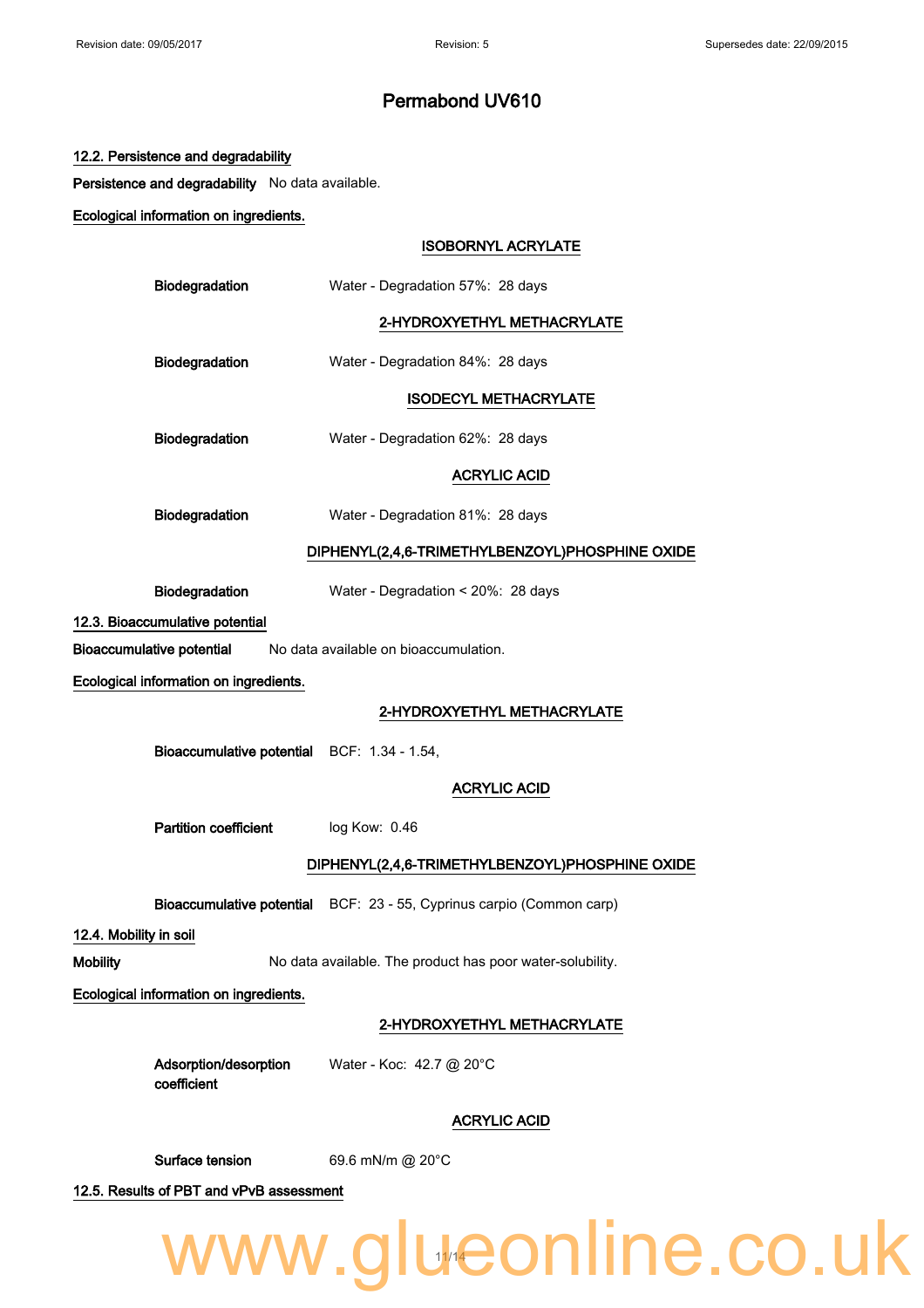| Results of PBT and vPvB | This substance is not classified as PBT or vPvB according to current EU criteria. |
|-------------------------|-----------------------------------------------------------------------------------|
| assessment              |                                                                                   |

#### 12.6. Other adverse effects

| Other adverse effects                      | None known.                                                                                                                                                                                                         |
|--------------------------------------------|---------------------------------------------------------------------------------------------------------------------------------------------------------------------------------------------------------------------|
| <b>SECTION 13: Disposal considerations</b> |                                                                                                                                                                                                                     |
| 13.1. Waste treatment methods              |                                                                                                                                                                                                                     |
| General information                        | Waste disposal should be in accordance with existing Community, National and local<br>regulations Empty containers may contain product residue; follow SDS and label warnings<br>even after they have been emptied. |
| Disposal methods                           | Dispose of waste to licensed waste disposal site in accordance with the requirements of the<br>local Waste Disposal Authority.                                                                                      |
| Waste class                                | 08 04 09* waste adhesives and sealants containing organic solvents or other dangerous<br>substances.                                                                                                                |
| <b>SECTION 14: Transport information</b>   |                                                                                                                                                                                                                     |
|                                            |                                                                                                                                                                                                                     |

| Road transport notes | Applies only to inner containers >5 litres. See SP 375                     |
|----------------------|----------------------------------------------------------------------------|
| Sea transport notes  | Applies only to inner containers >5 litres. See 2.10.2.7 of the IMDG code. |
| Air transport notes  | Applies only to inner containers > 5 litres. See SP A197 (375)             |

#### 14.1. UN number

3082

#### 14.2. UN proper shipping name

ENVIRONMENTALLY HAZARDOUS SUBSTANCE, LIQUID, N.O.S. (contains Isobornyl Acrylate)

#### 14.3. Transport hazard class(es)

9

#### Transport labels

14.4. Packing group

III

#### 14.5. Environmental hazards

Environmentally hazardous substance/marine pollutant



#### 14.6. Special precautions for user

Tunnel restriction code (E)

14.7. Transport in bulk according to Annex II of MARPOL and the IBC Code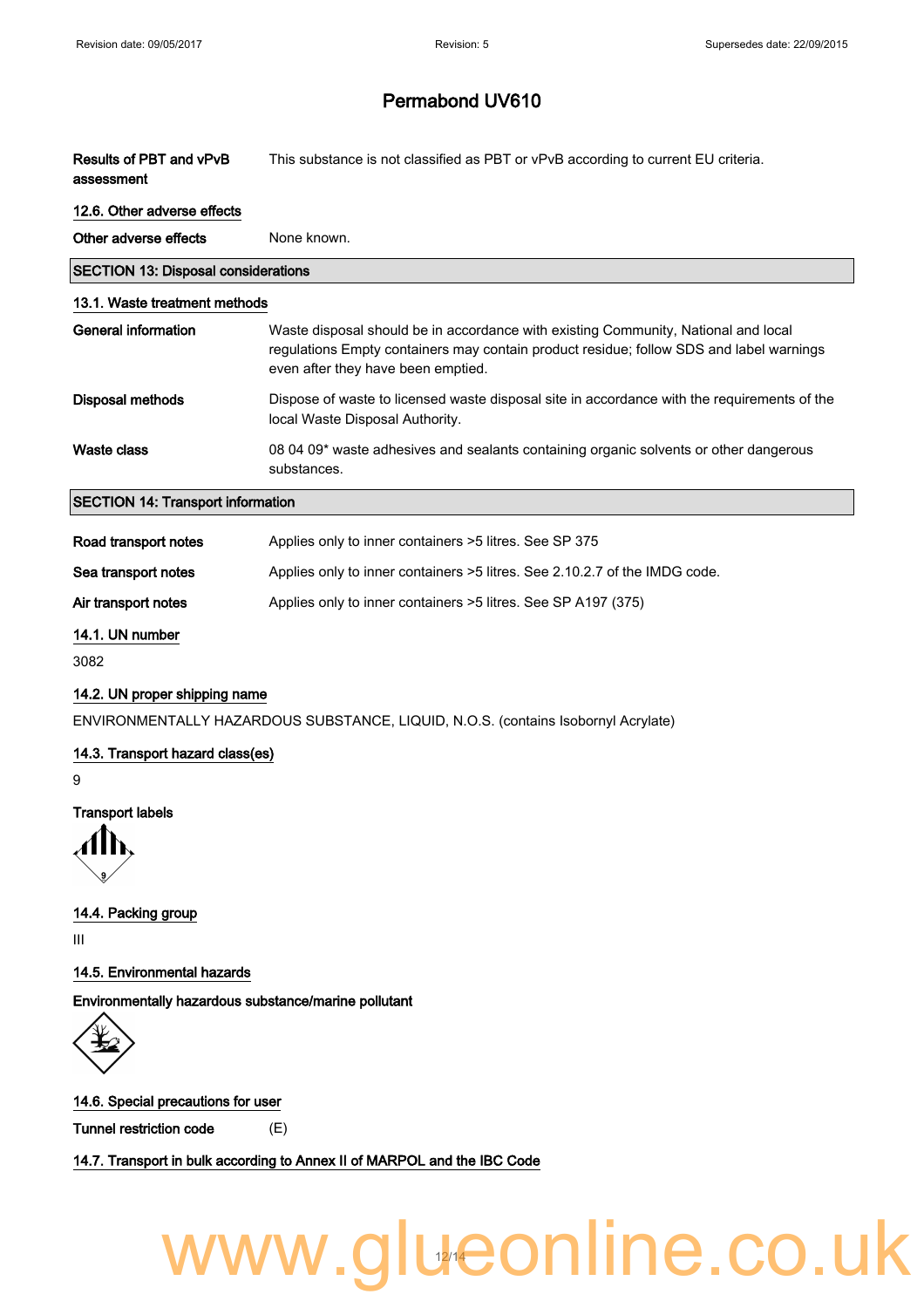#### Transport in bulk according to Not applicable. Annex II of MARPOL 73/78 and the IBC Code

#### SECTION 15: Regulatory information

| 15.1. Safety, health and environmental regulations/legislation specific for the substance or mixture |                                                                                                                                                                                                                                                                                                                                                                                                                              |
|------------------------------------------------------------------------------------------------------|------------------------------------------------------------------------------------------------------------------------------------------------------------------------------------------------------------------------------------------------------------------------------------------------------------------------------------------------------------------------------------------------------------------------------|
| <b>National regulations</b>                                                                          | The Chemicals (Hazard Information and Packaging for Supply) Regulations 2009 (SI 2009<br>No. 716).                                                                                                                                                                                                                                                                                                                           |
| EU legislation                                                                                       | Regulation (EC) No 1272/2008 of the European Parliament and of the Council of 16<br>December 2008 on classification, labelling and packaging of substances and mixtures (as<br>amended).<br>COMMISSION REGULATION (EU) 2015/830 of 28 May 2015 amending Regulation (EC) No<br>1907/2006 of the European Parliament and of the Council on the Registration, Evaluation,<br>Authorisation and Restriction of Chemicals (REACH) |
| Guidance                                                                                             | Workplace Exposure Limits EH40.<br>CHIP for everyone HSG228.<br>Safety Data Sheets for Substances and Preparations.<br>Approved Classification and Labelling Guide (Sixth edition) L131.                                                                                                                                                                                                                                     |

#### 15.2. Chemical safety assessment

No chemical safety assessment has been carried out.

#### SECTION 16: Other information

| <b>Revision date</b> | 09/05/2017                                                                                                                                                                                                                                                                                                                                                                                                                                                                                                                                                                                                                                             |
|----------------------|--------------------------------------------------------------------------------------------------------------------------------------------------------------------------------------------------------------------------------------------------------------------------------------------------------------------------------------------------------------------------------------------------------------------------------------------------------------------------------------------------------------------------------------------------------------------------------------------------------------------------------------------------------|
| <b>Revision</b>      | 5                                                                                                                                                                                                                                                                                                                                                                                                                                                                                                                                                                                                                                                      |
| Supersedes date      | 22/09/2015                                                                                                                                                                                                                                                                                                                                                                                                                                                                                                                                                                                                                                             |
| Risk phrases in full | R <sub>10</sub> Flammable.<br>R20/21/22 Harmful by inhalation, in contact with skin and if swallowed.<br>R <sub>35</sub> Causes severe burns.<br>R36/37/38 Irritating to eyes, respiratory system and skin.<br>R36/38 Irritating to eyes and skin.<br>R37 Irritating to respiratory system.<br>R43 May cause sensitisation by skin contact.<br>R50 Very toxic to aquatic organisms.<br>R50/53 Very toxic to aguatic organisms, may cause long-term adverse effects in the aguatic<br>environment.<br>R51/53 Toxic to aguatic organisms, may cause long-term adverse effects in the aguatic<br>environment.<br>R62 Possible risk of impaired fertility. |